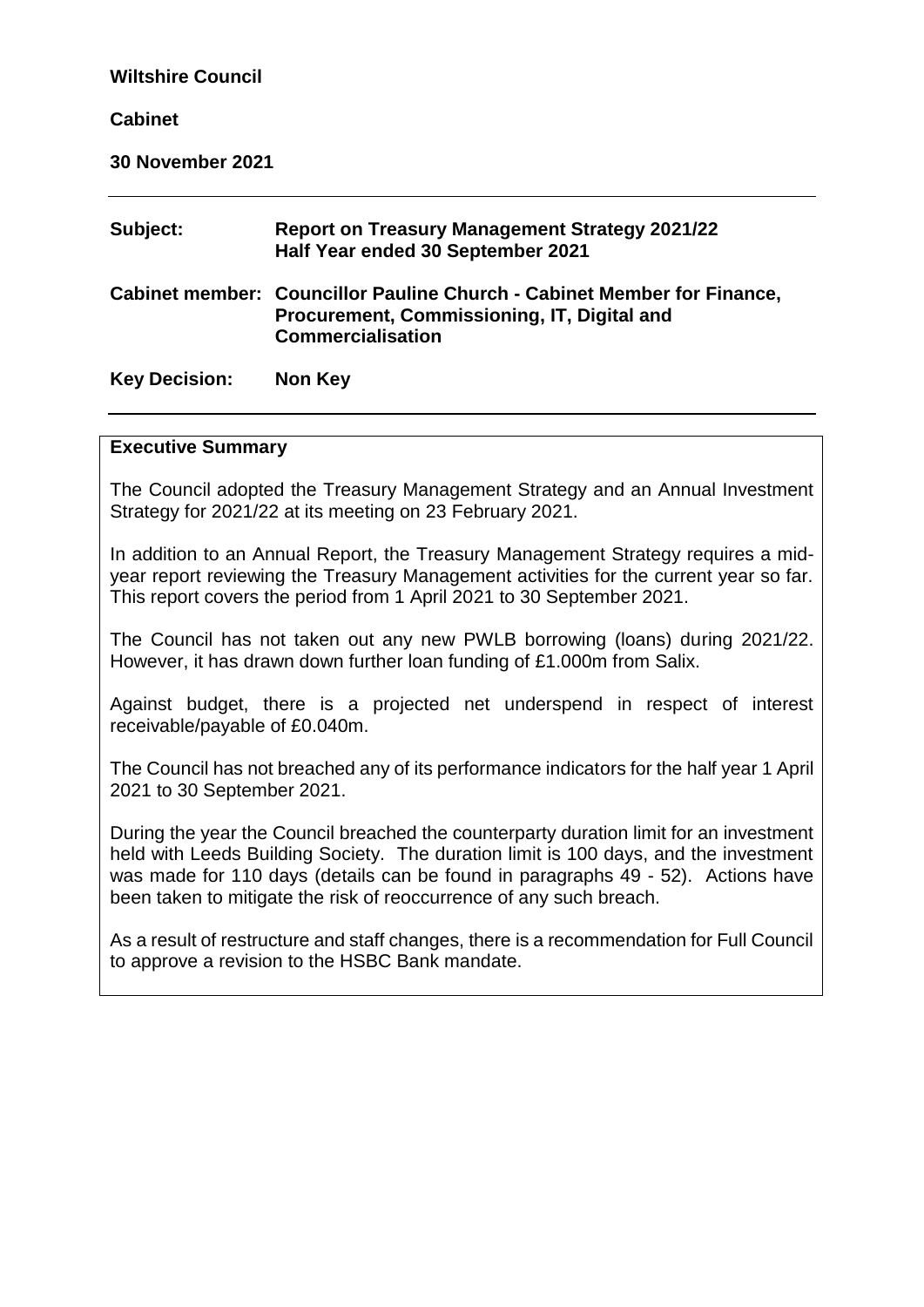## **Proposals**

Cabinet is asked to note:

a) that the contents of this report are in line with the Treasury Management Strategy 2021/22.

b) the performance of the Council's investments and borrowings against the parameters set out in the approved Treasury Management Strategy for 2021/22.

Cabinet is asked to approve:

c) a recommendation to Full Council to approve the revised HSBC Bank Mandate (paragraphs 53 – 56 and appendix 3)

## **Reasons for Proposals**

To give members an opportunity to consider the performance of the Council in the period to 30 September 2021 against the parameters set out in the approved Treasury Management Strategy for 2021/22.

To bring the HSBC Bank Mandate in line with the current Council and Finance Management Structure.

**Terence Herbert Chief Executive**

**Andy Brown Corporate Director of Resources & Deputy Chief Executive (s151 Officer)**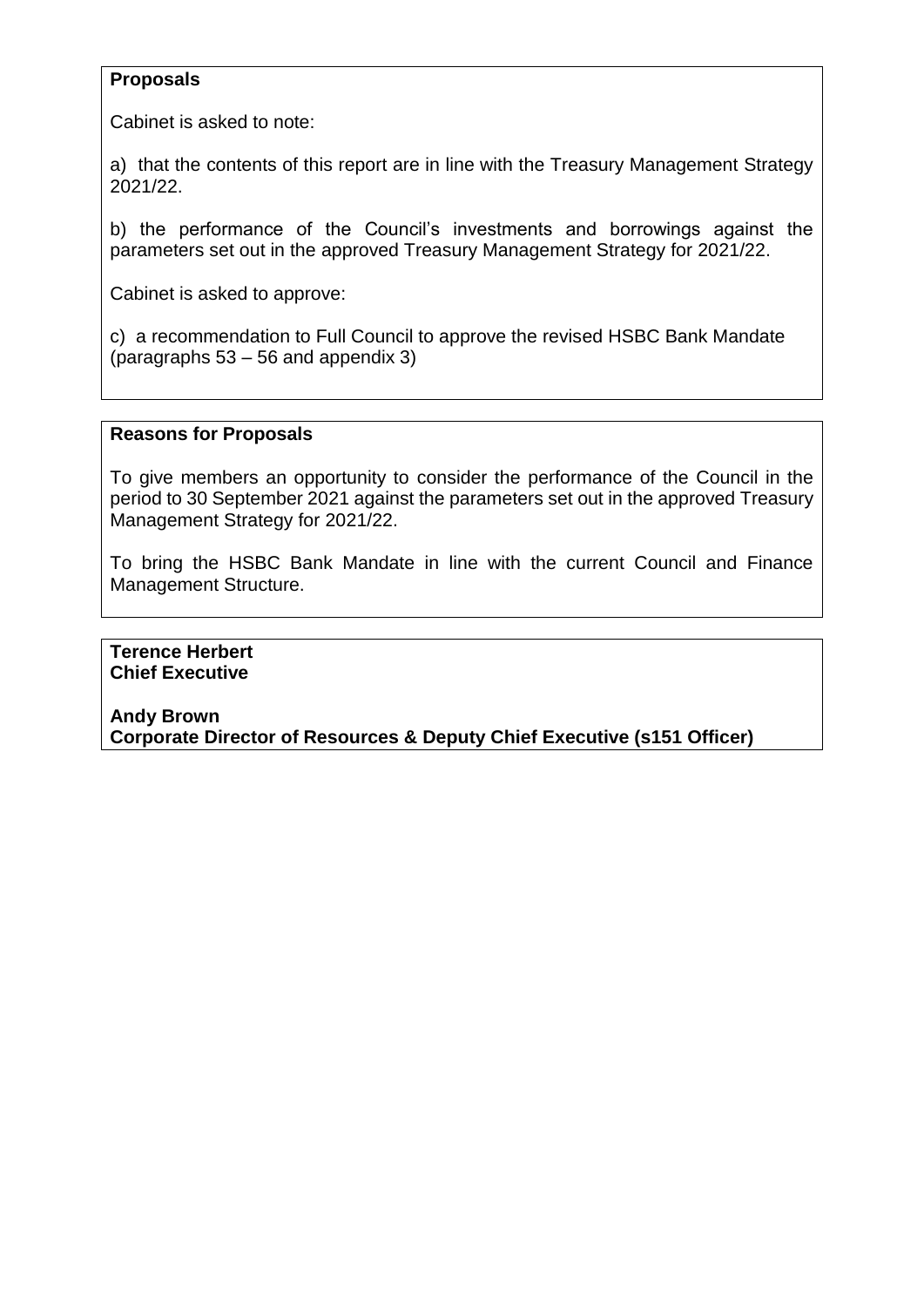#### **Wiltshire Council**

#### **Cabinet**

**30 November 2021**

| Subject:             | <b>Report on Treasury Management Strategy 2021/22</b><br>Half Year ended 30 September 2021                                                                |
|----------------------|-----------------------------------------------------------------------------------------------------------------------------------------------------------|
|                      | <b>Cabinet member: Councillor Pauline Church - Cabinet Member for Finance,</b><br>Procurement, Commissioning, IT, Digital and<br><b>Commercialisation</b> |
| <b>Key Decision:</b> | Non Key                                                                                                                                                   |

## **Purpose of Report**

- 1. The Council adopted a Treasury Management Strategy for 2021/22 at its meeting on 23 February 2021, incorporating Prudential Indicators, Treasury Management Indicators and an Annual Investment Strategy, in accordance with the Prudential Code for Capital Finance in Local Authorities (the Prudential Code).
- 2. The CIPFA (Chartered Institute of Public Finance and Accountancy) Code of Practice for Treasury Management recommends that members be updated on treasury management activities regularly. This report, ensures Wiltshire Council is implementing best practice in accordance with the Code, and covers the following,
	- An economic update for the first half of the 2021/22 financial year
	- A review of the Treasury Management Strategy and Annual Investment Strategy
	- The Council's capital expenditure, as set out in the Capital Strategy, and prudential indicators
	- A review of the Council's investment portfolio for 2021/22
	- A review of the Council's borrowing strategy for 2021/22
	- A review of compliance with treasury and prudential limits for 2021/22

## **Background**

- 3. The Council operates a balanced budget, which broadly means that cash raised during the year will meet cash expenditure. Part of the treasury management operations ensure this cash flow is adequately planned, with surplus monies being invested in low-risk counterparties, providing adequate liquidity, before considering optimising investment return.
- 4. The second main function of the treasury management team is the funding of the Council's capital plans. The capital plans provide a guide to the borrowing need of the Council, essentially the longer term cash planning to ensure the Council can meet its capital spending operations. This management of longer term cash may involve arranging long or short term loans, or using longer term cashflow surpluses.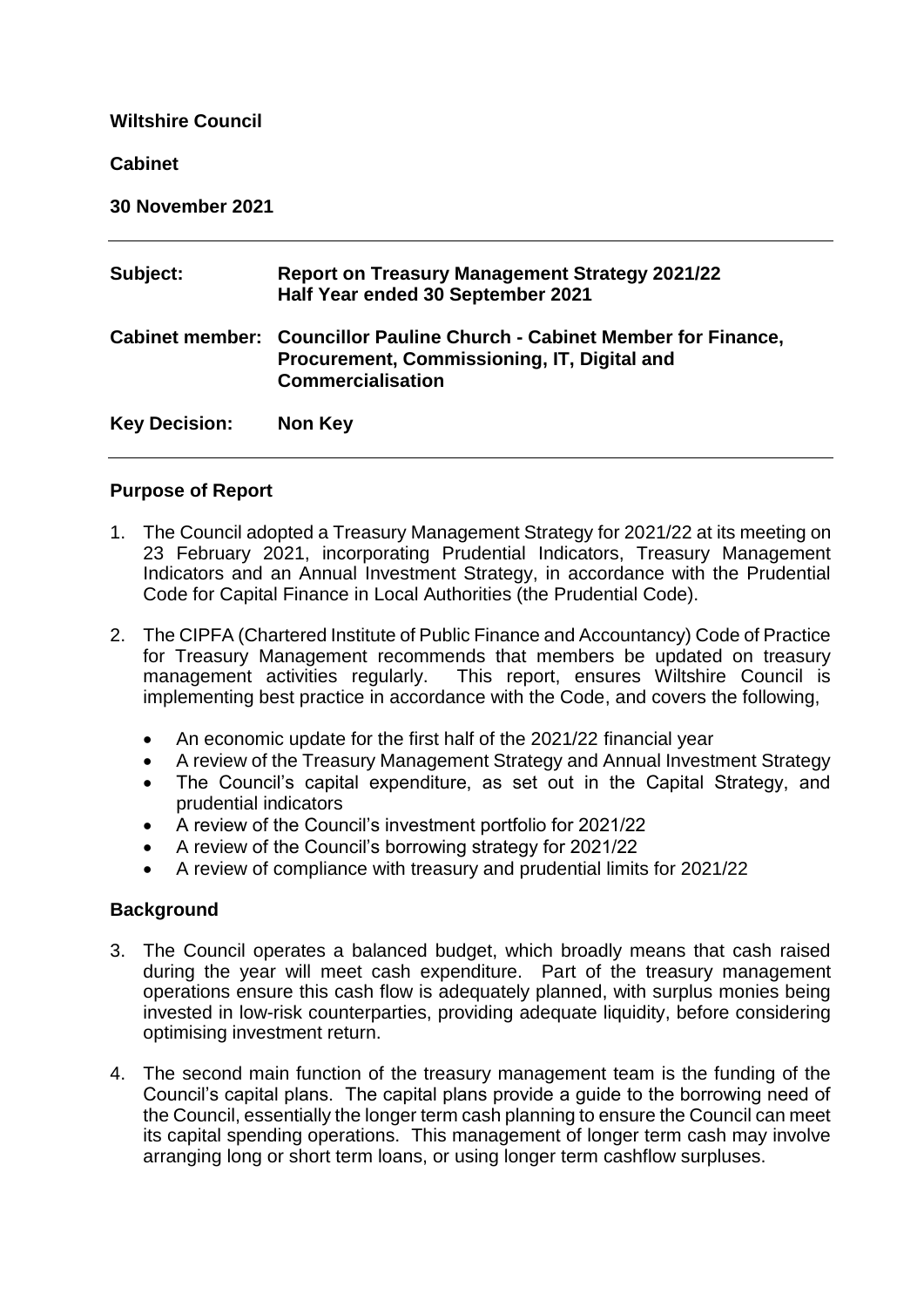## **Economic Background and Interest Rate Forecast**

- 5. The coronavirus outbreak has done huge economic damage to the UK and economies around the world. The Bank of England took emergency action in March 2020 to cut bank rate to 0.10%, and it has remained unchanged since.
- 6. The Council's treasury advisor, Link Group, has provided the following forecast. An increase in bank rate from 0.10% to 0.25% has been forecast for June 2022, and a further increase from 0.25% to 0.50% has been forecast for June 2023. A rise from 0.50% to 0.75% has been forecast at the end of the period, in March 2024.
- 7. The second and third rows of the table below are expected average earnings for cash investments by local authorities for three to six months. Rates offered by individual banks may differ significantly from these averages, reflecting their different needs for borrowing short term cash at any one point in time.

|                        | 2021/22        |                | 2022/23        |                |                    | 2023/2024          |                |                |                |                |
|------------------------|----------------|----------------|----------------|----------------|--------------------|--------------------|----------------|----------------|----------------|----------------|
|                        | Q <sub>3</sub> | Q <sub>4</sub> | Q <sub>1</sub> | Q <sub>2</sub> | Q <sub>3</sub>     | Q <sub>4</sub>     | Q <sub>1</sub> | Q <sub>2</sub> | Q <sub>3</sub> | Q <sub>4</sub> |
| <b>Bank Rate</b>       | 0.10           | 0.10           | 0.25           | 0.25           | $\vert 0.25 \vert$ | $\vert 0.25 \vert$ | 0.50           | 0.50           | 0.50           | 0.75           |
| <b>3 Month Average</b> |                | $0.10$ 0.10    | 0.20           | 0.20           | 0.30               | 0.40               | 0.50           | 0.50           | 0.60           | 0.70           |
| <b>6 Month Average</b> | 0.20           | 0.20           | 0.30           | 0.30           | 0.40               | 0.50               | 0.60           | 0.60           | 0.70           | 0.80           |

- 8. It needs to be borne in mind that bank rate being cut to 0.10% was an emergency measure to deal with the Covid crisis. At any time, the MPC could decide to simply take away that final emergency cut from 0.25% to 0.10% on the grounds of it no longer being warranted, and as a step forward in the return to normalisation. In addition, any Bank Rate under 1% is both highly unusual and highly supportive of economic growth.
- 9. Since the start of 2021, there has been a lot of volatility in gilt yields and hence PWLB rates. From a local authority borrowing perspective, the current PWLB certainty rate (the rate at which the Council can borrow) is 80 basis points (0.80%) over gilt yields.
- 10. Below is an interest forecast table for PWLB certainty rates, provided by Link Asset Services. This shows that there is likely to be a steady rise over the forecast period, with some degree of uplift due to rising treasury yields in the US. However, there is still likely to be exceptional volatility and unpredictability.

|                | 2021/22 |                              | 2022/23        |                                     |                | 2023/24                                        |                      |                |                |        |
|----------------|---------|------------------------------|----------------|-------------------------------------|----------------|------------------------------------------------|----------------------|----------------|----------------|--------|
|                | Q3      | Q4                           | Q <sub>1</sub> | Q <sub>2</sub>                      | Q <sub>3</sub> | Q <sub>4</sub>                                 | Q <sub>1</sub>       | Q <sub>2</sub> | Q <sub>3</sub> | Q4     |
| 25yr PWLB Rate | 2.20    | $^{\circ}$ l 2.20 $_{\rm L}$ |                |                                     |                | 2.30   2.30   2.40   2.40   2.40   2.50   2.50 |                      |                |                | -2.60  |
| 50yr PWLB Rate | 2.00    | 2.00                         | 2.10           | $\begin{array}{c} \end{array}$ 2.20 | $\vert$ 2.20   | 2.20                                           | $\vert$ 2.20 $\vert$ | 2.30 2.30      |                | ∣ 2.40 |

11. One of the key results of the pandemic has been a fundamental rethinking and shift in monetary policy by the Bank of England, to tolerate a higher level of inflation than in the previous two decades, when inflation was the prime target. There is now also a greater emphasis on other targets for monetary policy than just inflation.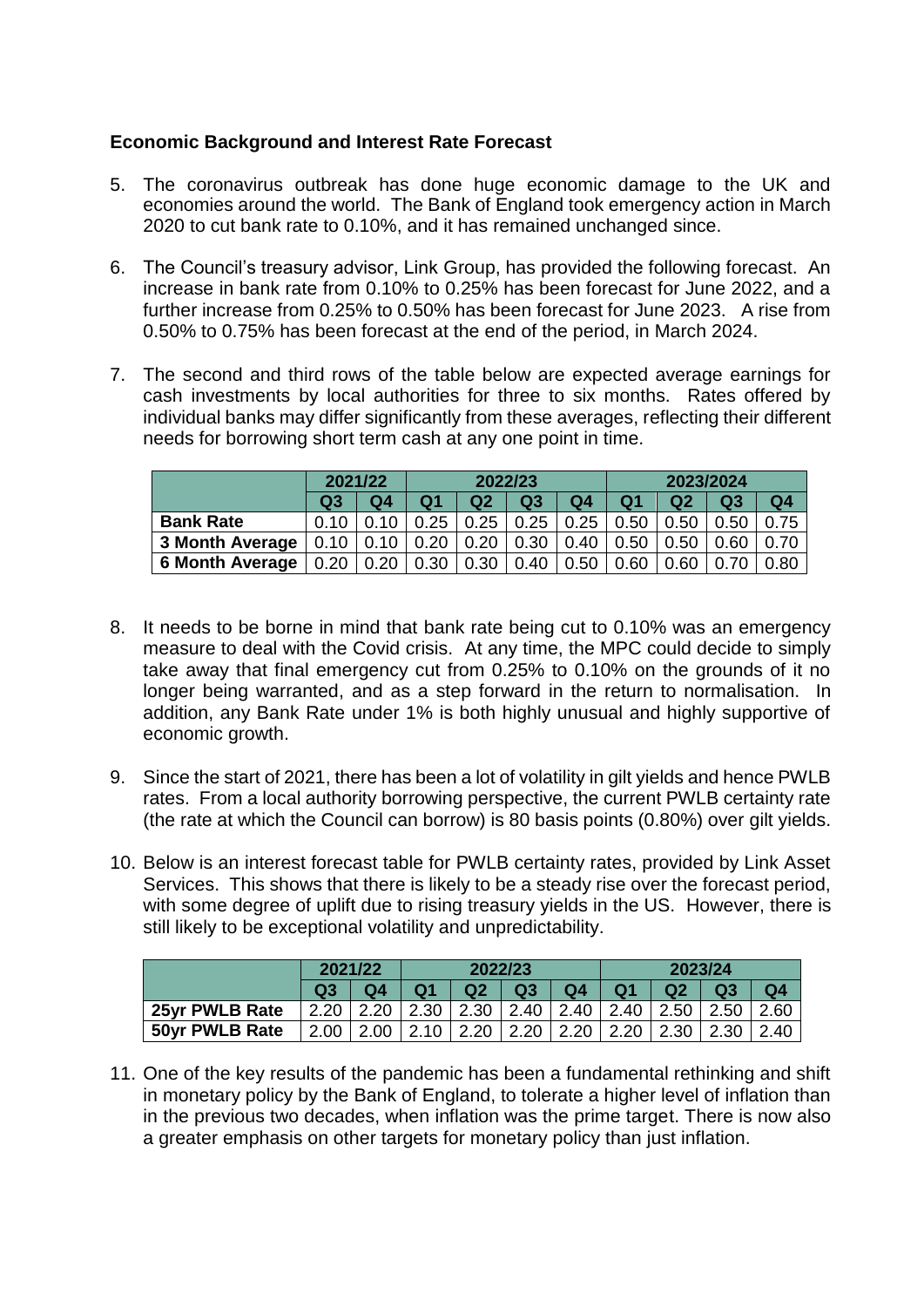- 12. The Bank of England has amended its target for monetary policy so that inflation should be 'sustainably over 2%' and the European Central Bank (ECB) now has a similar policy. For local authorities, this means that investment interest rates and very short term PWLB rates will not be rising as quickly or as high as in previous decades when the economy recovers from a downturn.
- 13. The overall balance of risks to UK economic growth is now to the downside as this takes account of the residual risks from Covid and its variants – both domestically and the potential risks worldwide.

#### **Treasury Management Strategy Statement and Annual Investment Strategy Update 2021/22**

- 14. The Treasury Management Strategy Statement (TMSS) 2021/22, which includes the Annual Investment Strategy, was approved by Full Council on 23 February 2021.
- 15. There are no policy changes to the TMSS; the details in this report update the position in the light of the updated economic position and budgetary changes already approved.

## **The Council's Capital Position (Prudential Indicators)**

- 16. This part of the report is structured to update
	- The Council's capital expenditure plans
	- How these plans are being financed
	- The impact of the changes in the capital expenditure plans on the prudential indicators and the underlying need to borrow
	- Compliance with the limits in place for borrowing activity

## **Prudential Indicator for Capital Expenditure**

17. The following table shows the revised estimates for capital expenditure and the changes since the capital programme was agreed by Full Council on 23 February 2021.

| <b>Capital Expenditure</b>                                   | 2021/22<br><b>Original Budget</b><br>£m | 2021/22<br><b>Revised Budget</b><br>£m | <b>Current</b><br><b>Position</b><br>£m |
|--------------------------------------------------------------|-----------------------------------------|----------------------------------------|-----------------------------------------|
| <b>General Fund</b>                                          | 140.947                                 | 151.947                                | 33.094                                  |
| <b>Housing Revenue Account</b><br>(HRA)                      | 31.577                                  | 22.029                                 | 7.071                                   |
| <b>Commercial Activities/Non-</b><br>financial investments * | 41.827                                  | 25.561                                 | 3.214                                   |
| <b>Total</b>                                                 | 214.351                                 | 199.537                                | 43.379                                  |

\* Commercial activities/non-financial investments relate to areas such as capital expenditure on investment properties, loans to third parties etc.

## **Changes to the Financing of the Capital Programme**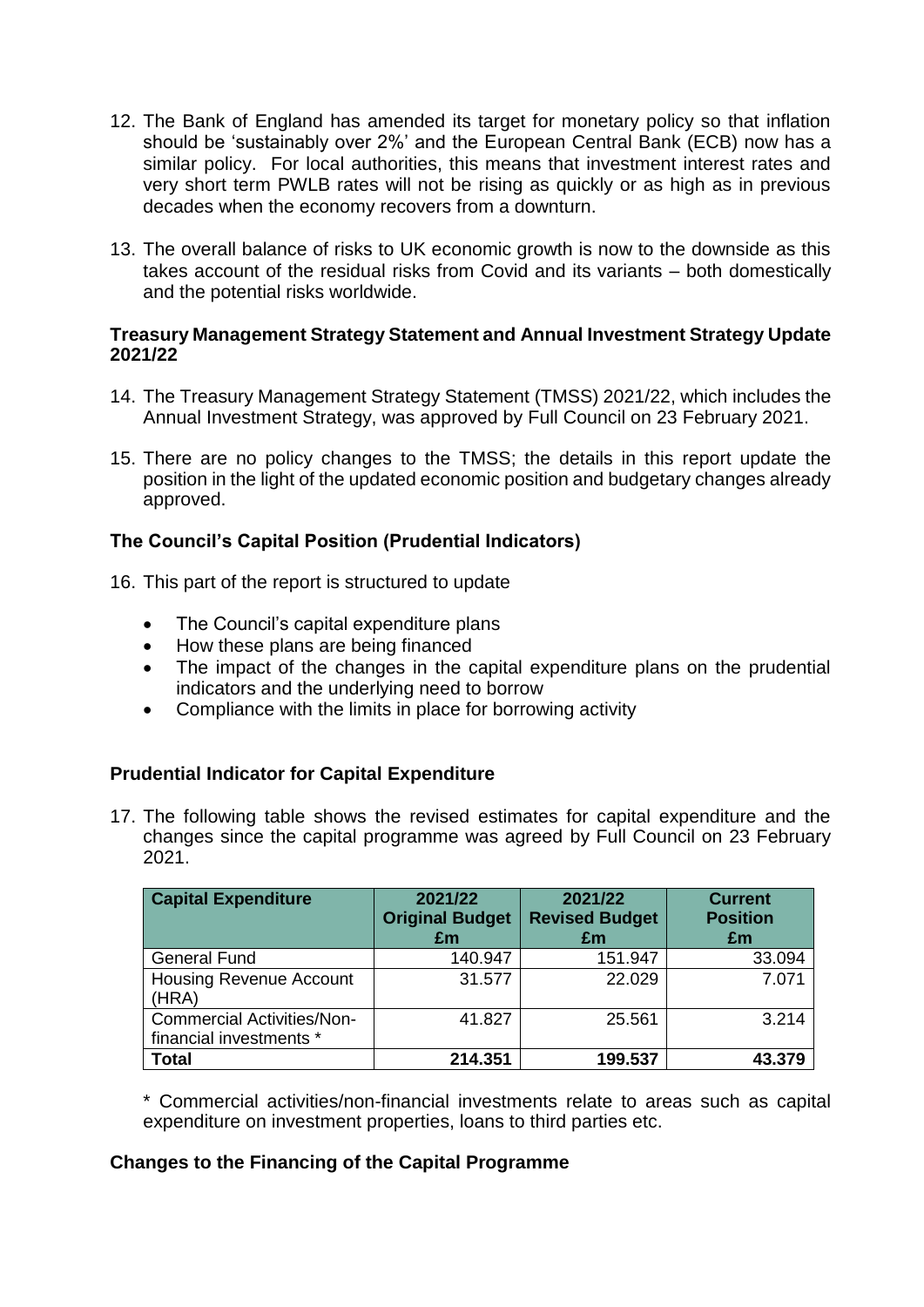- 18. The following table draws together the main strategy elements of the capital plans (above) highlighting the original supported and unsupported elements of the capital programme, and the expected financing arrangements of this capital expenditure.
- 19. The borrowing element of the table increases the underlying indebtedness of the Council by way of the Capital Financing Requirement (CFR), although this will be reduced in part by revenue charges for the repayment of debt (the Minimum Revenue Provision). This borrowing need may also be supplemented by maturing debt and other treasury requirements.

| <b>Capital Expenditure</b>             | 2021/22<br><b>Original Budget</b> | 2021/22<br><b>Revised Budget</b> |
|----------------------------------------|-----------------------------------|----------------------------------|
|                                        | £m                                | £m                               |
| <b>Total Capital Expenditure</b>       | 214.351                           | 199.537                          |
|                                        |                                   |                                  |
| <b>Financed by:</b>                    |                                   |                                  |
| <b>Capital Receipts</b>                | 3.277                             | 3.238                            |
| <b>Capital Grants</b>                  | 57.212                            | 72.212                           |
| Contributions                          | 0.883                             | 3.169                            |
| <b>HRA</b>                             | 31.576                            | 21.482                           |
| <b>Total Financing</b>                 | 92.948                            | 100.101                          |
|                                        |                                   |                                  |
| <b>Net Capital Expenditure to fund</b> | 121.403                           | 99.436                           |
|                                        |                                   |                                  |
| Borrowing Funded by Revenue Saving in  | 44.901                            | 29.832                           |
| Service                                |                                   |                                  |
| <b>External Borrowing</b>              | 76.502                            | 69.604                           |
| <b>Total Borrowing Requirement</b>     | 121.403                           | 99.436                           |

## **Prudential Indicators for the Capital Financing Requirement (CFR), External Debt and the Operational Boundary**

20. The following table shows the CFR, which is the underlying need to borrow for a capital purpose.

| <b>Prudential Indicator - Capital</b><br><b>Financing Requirement</b> | 2021/22<br><b>Original Estimate</b><br>£m | 2021/22<br><b>Revised Estimate</b><br>£m |
|-----------------------------------------------------------------------|-------------------------------------------|------------------------------------------|
| CFR - General Fund                                                    | 574.240                                   | 541.355                                  |
| CFR-HRA                                                               | 108.267                                   | 107.864                                  |
| <b>Total CFR</b>                                                      | 682.507                                   | 649.219                                  |

21. The following table shows the operational boundary; this is the limit beyond which the external debt is not normally expected to exceed. The operational boundary is based on a prudent estimate of the most likely maximum level of external borrowing for both capital expenditure and cashflow purposes, which is consistent with other budget proposals. This was set in the TMSS 2021/22, which was approved by Full Council on 23 February 2021 and does not change throughout the year.

| <b>Prudential Indicator - Operational</b><br><b>Boundary for External Debt</b> | 2021/22<br><b>Original Estimate</b><br>£m |
|--------------------------------------------------------------------------------|-------------------------------------------|
| <b>Borrowing</b>                                                               | 705.619                                   |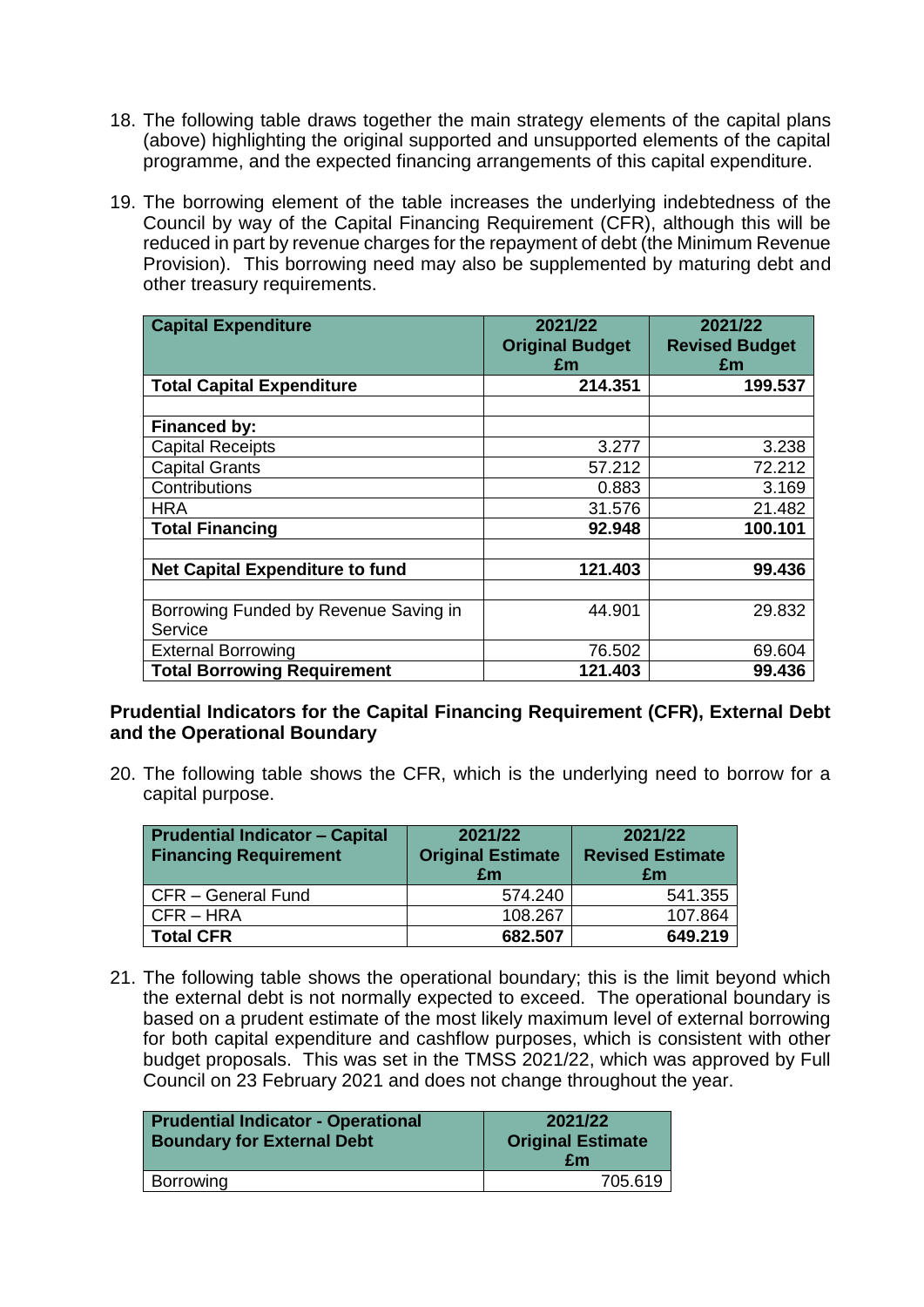| Other Long Term Liabilities | 0.20C   |
|-----------------------------|---------|
| Operational Boundary        | 705.819 |

## **Limits to Borrowing Activity**

- 22. The first key control over the treasury activity is a prudential indicator to ensure that over the medium term, net borrowing (borrowing less investments) will only be for a capital purpose.
- 23. Gross external borrowing should not, except in the short term exceed the total of CFR in the preceding year plus the estimates of any additional CFR for 2021/22 and the next two financial years. This allows some flexibility for limited early borrowing for future years.

|                                    | 2021/22<br><b>Original</b><br><b>Estimate</b><br>£m | 2021/22<br><b>Current</b><br><b>Position</b><br>£m | 2021/22<br><b>Revised</b><br><b>Estimate</b><br>£m |
|------------------------------------|-----------------------------------------------------|----------------------------------------------------|----------------------------------------------------|
| <b>Borrowing</b>                   | 456.926                                             | 335.054                                            | 426.490                                            |
| <b>Other Long Term Liabilities</b> | 0.200                                               | 0.200                                              | 0.200                                              |
| <b>Total Debt</b>                  | 457.126                                             | 335.254                                            | 426.690                                            |
|                                    |                                                     |                                                    |                                                    |
| <b>CFR</b>                         | 682.507                                             | 649.219                                            | 649.219                                            |

24. A further prudential indicator controls the overall level of borrowing. This is the Authorised Limit, which represents the limit beyond which borrowing is prohibited, and needs to be set and revised by Members. It reflects the level of borrowing which, while not desired could be afforded in the short term, is not sustainable in the long term. It is the expected maximum borrowing need with some headroom for unexpected movements. This is the statutory limit determined under section 3 (1) of the Local Government Act 2003. The Authorised Limit was set in the TMSS 2021/22, which was approved by Full Council on 23 February 2021 and does not change throughout the year.

| <b>Authorised Limit for External Debt</b> | 2021/22<br><b>Original Estimate</b><br>£m |
|-------------------------------------------|-------------------------------------------|
| <b>Borrowing</b>                          | 720.553                                   |
| Other Long Term Liabilities               | 0.200                                     |
| <b>Total Authorised Limit</b>             | 720.753                                   |

## **Borrowing**

- 25. The Council's Capital Financing Requirement (CFR) for 2021/22 is £682.507m. The CFR denotes the Council's underlying need to borrow for capital purposes. If the CFR is positive the Council may borrow from the PWLB or the market (external borrowing) or from internal balances on a temporary basis (internal borrowing). The balance of external and internal borrowing is usually driven by market conditions.
- 26. The table in paragraph 24 shows the Council has borrowings of £335.054m and has currently utilised £314.165m of cash flow funds in lieu of borrowing. This figure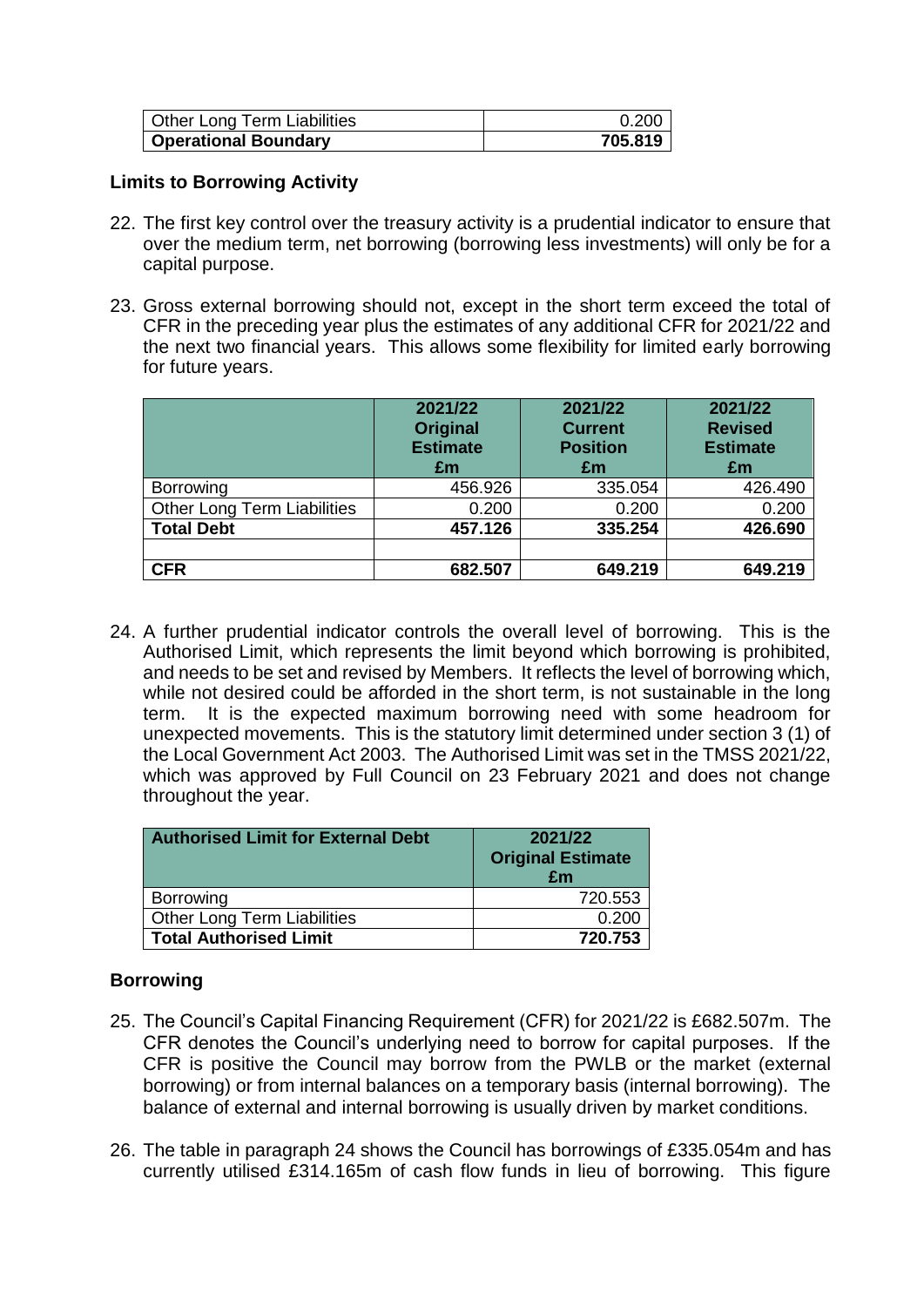includes £64.502m PFI liability, which when accounted for, results in a net internal borrowing position of £249.663m. It is forecast that this under-borrowed position will decrease to £158.227m by 31 March 2022.

- 27. As the capital programme is kept under regular review, the borrowing strategy will therefore also be regularly reviewed and revised if necessary, in order to achieve optimum value and minimise risk exposure in the long-term.
- 28. To minimise investment risk, the Council has reduced the overall debt liability by not renewing £6.000m of external debt. However, this policy will require ongoing monitoring in the event that upside risks to gilt yields prevail.
- 29. Due to a lower revised estimate of external borrowing, the current forecast for interest expenditure for 2021/22 against the budget is an underspend of £0.120m.
- 30. A summary of the Council's borrowing position as at 30 September 2021 is detailed at Appendix 1.

## **Debt Rescheduling**

31. Debt rescheduling opportunities have been very limited in the current economic climate and following the various increases in the margins added to gilt yields which have impacted the PWLB borrowing rates since October 2010. Therefore, no debt rescheduling has been untaken in the current financial year.

## **Compliance with Treasury and Prudential Limits**

- 32. It is a statutory duty for the Council to determine and keep under review the affordable borrowing limits. During the half year ended 30 September 2021, the Council has operated within the treasury and prudential indicators set out in the Council's TMSS 2021/22.
- 33. No future difficulties are envisaged for the current or future years in complying with these indicators.

## **Annual Investment Strategy**

- 34. The Council will aim to achieve the optimum return on its investments commensurate with proper security and liquidity levels, consistent with the Council's risk appetite. In the current economic climate, it is considered appropriate to keep investments short term to cover cash flow needs, but also to seek out value available in periods of up to 12 months with high credit rated institutions.
- 35. Given this environment and the fact that bank rate may inly rise marginally, or not at all, before mid-2023, investment returns are expected to remain low.

## **Creditworthiness**

36. Significant levels of downgrades to short and long term credit ratings have not materialised since the start of the pandemic in March 2020. In the main, when they did change, any alterations were limited to 'outlooks'. However, as economies are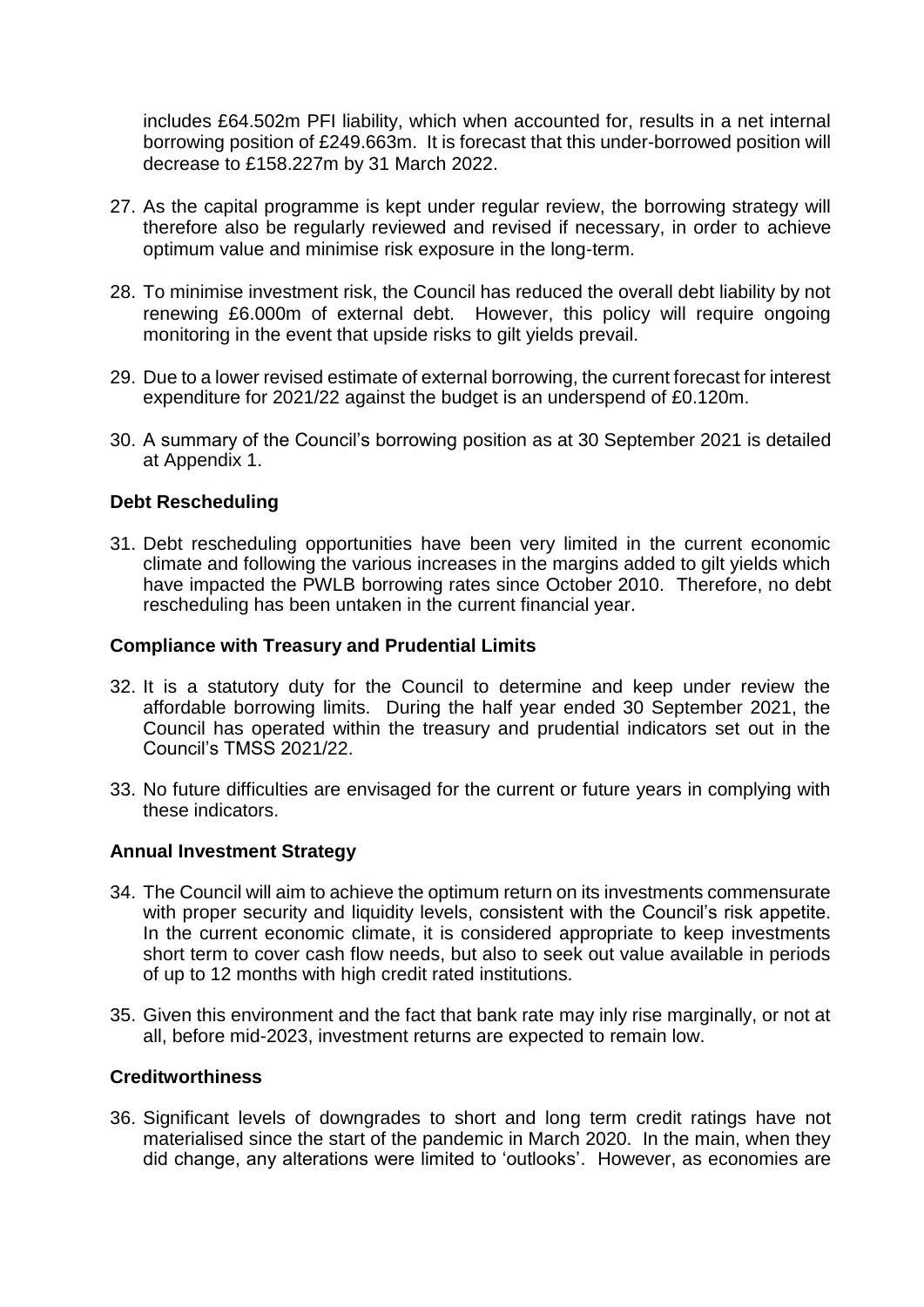beginning to reopen, there have been some instances of previous lowering of outlooks being reversed.

#### **Investment Counterparty Criteria**

- 37. The Council applies the creditworthiness service provided by Link Asset Services. This service employs a sophisticated modelling approach, combining credit ratings, credit watches and credit outlooks in a weighted scoring system. This produces a series of colour coded bands which indicate the relative creditworthiness of counterparties. These colour codes are used by the Council to determine the suggested duration for investments.
- 38. The current investment counterparty criteria selection approved in the TMSS is meeting the requirement of the treasury management function.

#### **CDS Prices**

39. Although Credit Default Swap (CDS) prices, that are market indicators of credit risk for banks (including those from the UK) spiked at the outset of the pandemic in 2020, they have subsequently returned to near pre-pandemic levels. However, sentiment can easily shift, so it remains important to undertake continual monitoring of all aspects of risk and return.

#### **Investment Portfolio 2021/22**

- 40. As at 30/09/2021, the Council held £183.712m of cash investments. This compares to £142.452m as at 31/03/2021.
- 41. The average level of funds available for investment over the first six months of the year was £179.488m. The level of funds available was mainly dependant on the timing of payments, receipt of grants and progress on the capital programme.
- 42. A summary of the Council's investments as at 30 September 2021 are detailed at Appendix 2

#### **Investment Performance 2021/22**

- 43. The investment portfolio yield for the first six months of the year was 0.09% against a benchmark of negative 0.05% (three month LIBID (London Interbank Bid) rate). Therefore, the Council outperformed the benchmark by 14 bps (basis points).
- 44. The benchmark level is calculated using the traditional market method for calculating LIBID rates, which is LIBOR (London Interbank Offered Rate) minus 0.125%. Given the ultra low LIBOR rates this year, this produces a negative rate for some periods (including this one)
- 45. The current forecast for interest income for 2021/22 is £0.080m below the budget.
- 46. In respect of the total interest income and expenditure budget, there is a combined projected net underspend of £0.040m. This forecast has been included within the figures reported in the period 6 revenue budget monitoring report to Cabinet.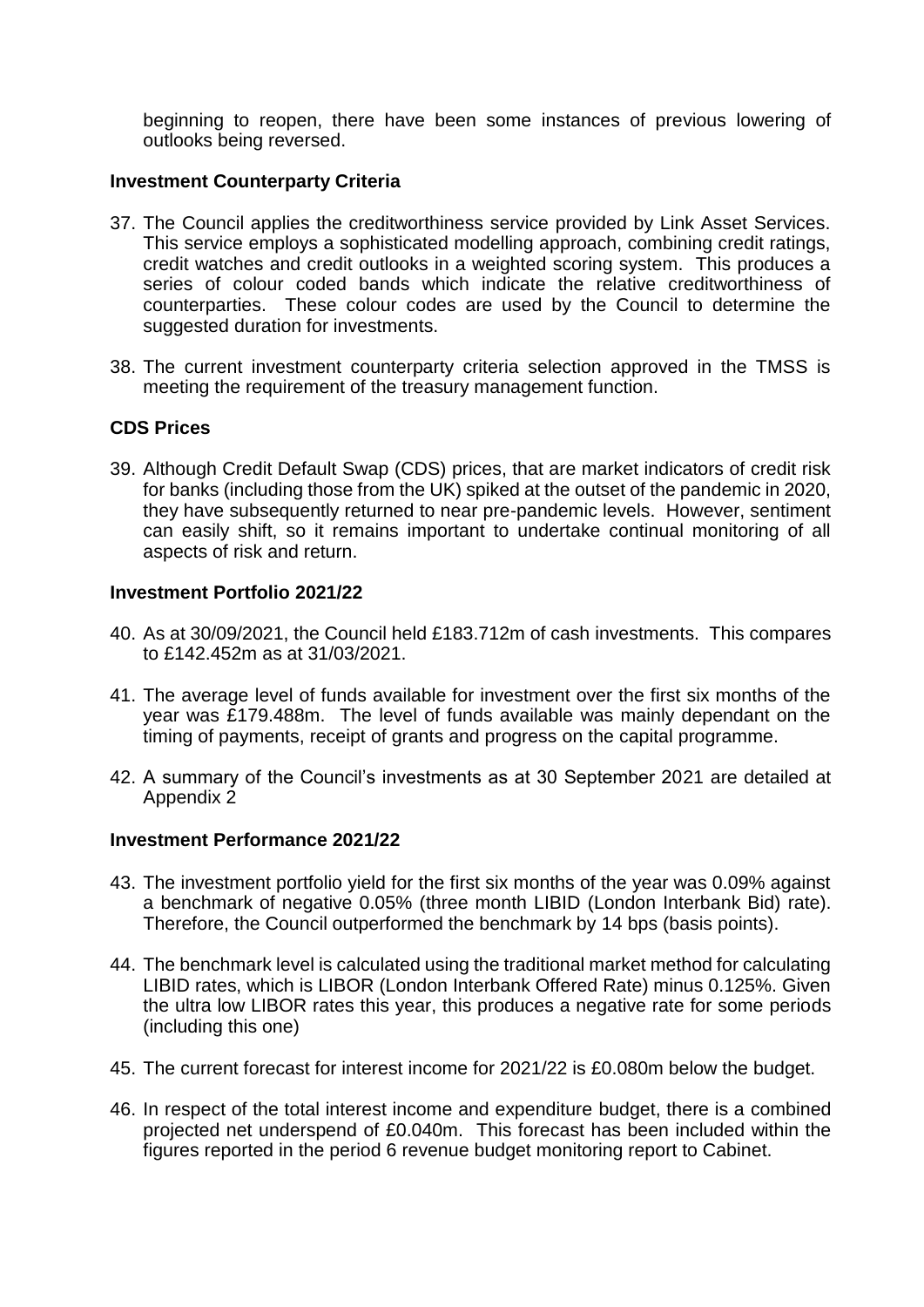## **Breach of Counterparty Duration Limit – Leeds Building Society**

- 47. During the year, an investment was made with Leeds Building Society for £10.000m. According to the counterparty list provided by Link Asset Services, the suggested duration for Leeds Building Society at this time was 100 days. The duration of this investment was 110 days.
- 48. The intention for this investment was for a much shorter duration (six weeks), however when the investment was due to be placed, Leeds Building Society reported that they had filled their cash requirement for this duration but would accept an investment with a longer maturity date.
- 49. This investment is due to mature on 4 January 2022, which means the remaining duration is six weeks.
- 50. The risk of the above situation reoccurring will be mitigated through further automation of the daily dealing sheet (the spreadsheet used to record the daily cashflow activity), whereby an automated duration calculation is compared to the Counterparty duration criteria.

## **HSBC – Bank Mandate Revision**

- 51. Wiltshire Council has three main bank accounts held with HSBC.
	- County Fund for all general income and expenditure relating to the operation of the Council
	- Salaries, Wages and Pensions for all expenditure relating to the Council's payroll
	- Accounts Payable for all expenditure relating to the payment of the Council's suppliers
- 52. In order to operate the above bank accounts, HSBC requires that the Council authorises a number of key staff, to sign the mandate. On the Council's instruction, authorised signatories are assigned a letter indicating the monetary limit and scope of their authorisation. Due to staff and structure changes these authorised signatories need to be revised.
- 53. HSBC necessitates that the above changes to the bank mandate require approval by Full Council.
- 54. Details of the proposed mandate revision are provided in Appendix 3

## **Overview & Scrutiny Engagement**

55. Financial Planning Task Group will consider this report on 26 November 2020. Any comments from the Task Group will be reported verbally at the meeting of Cabinet.

#### **Safeguarding Implications**

56. None have been identified as arising directly from this report.

## **Public Health Implications**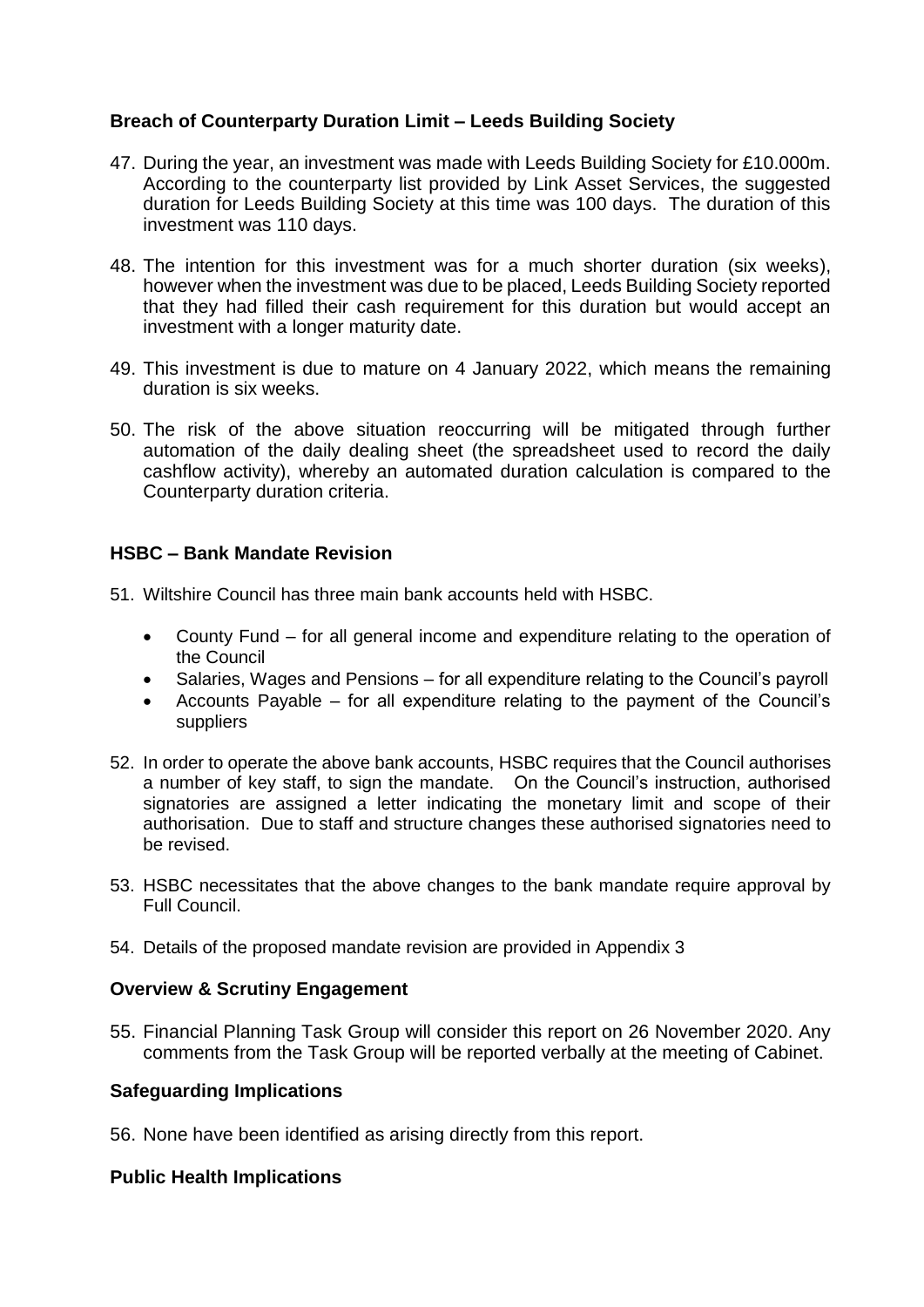57. None have been identified as arising directly from this report.

## **Procurement Implications**

58. None have been identified as arising directly from this report.

## **Equalities Impact of the Proposal**

59. None have been identified as arising directly from this report.

## **Environmental and Climate Change Considerations**

60. None have been identified as arising directly from this report.

## **Risks that may arise if the proposed decision and related work is not taken**

61.The Council will not be able to make business critical changes to the HSBC bank mandate, which will affect day to day operations of the banking and treasury functions.

#### **Risks that may arise if the proposed decision is taken and actions that will be taken to manage these risks**

- 62. Risks associated with the signatories on the bank mandate are mitigated through robust audit and governance procedures, including controls such as dual signatories at 'B' level
- 63. All investments have been at fixed rates during the period. The Council's current average interest rate on long term debt is 3.74%, which compares favourably with similar rates of other UK local authorities.
- 64. The primary management risks to which the Council is exposed are adverse movements in interest rates and the credit risk of counterparties.
- 65. Investment counterparty risk is controlled by assessing and monitoring the credit risk of borrowers as authorised by the Annual Investment Strategy.

## **Financial Implications**

66. These have been examined and are implicit throughout the report.

## **Legal Implications**

67. None have been identified as arising directly from this report.

#### **Workforce Implications**

68. None have been identified as arising directly from this report.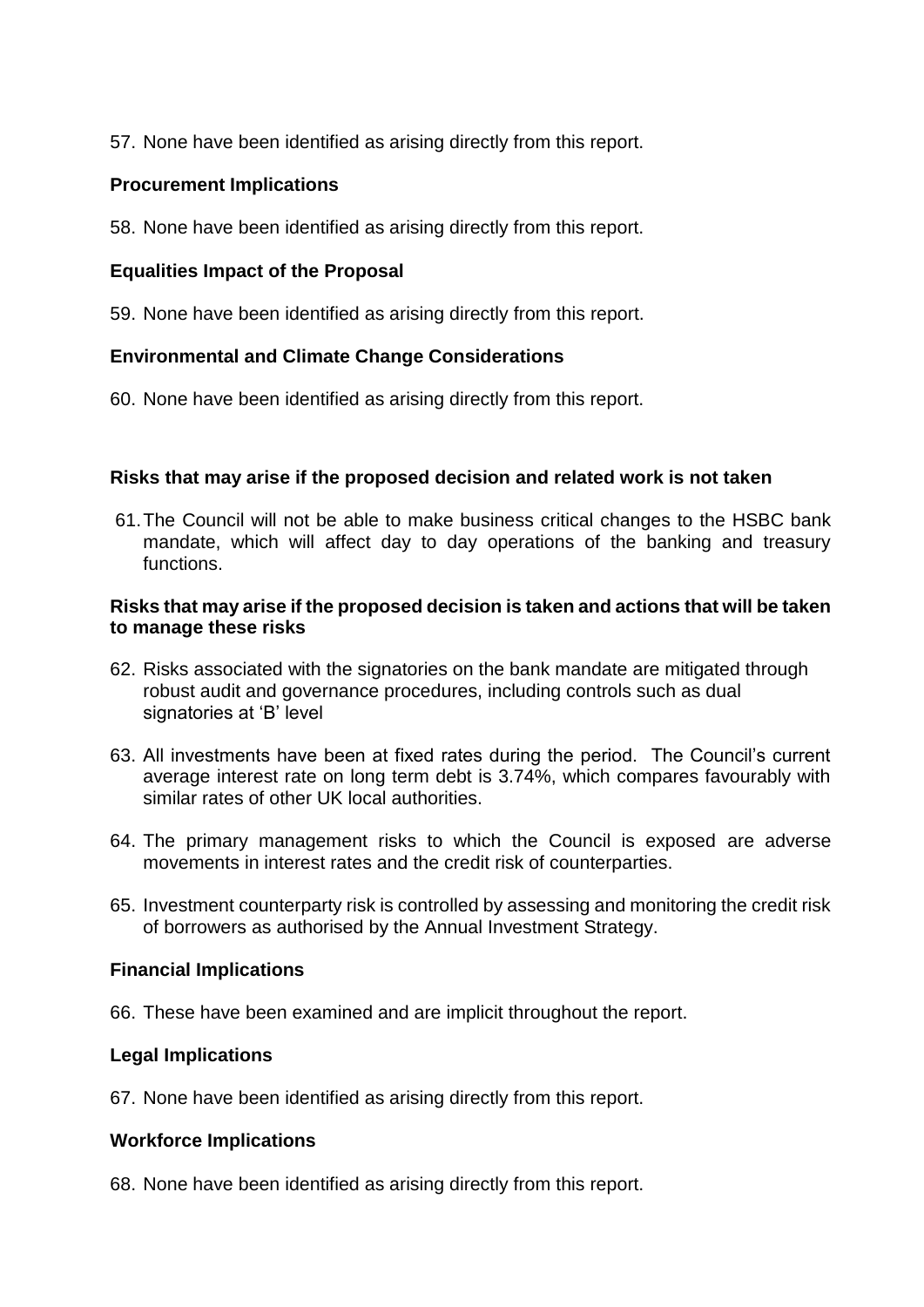## **Proposals**

69. Cabinet is asked to note:

- a) that the contents of this report are in line with the Treasury Management Strategy 2021/22.
- b) the performance of the Council's investments and borrowings against the parameters set out in the approved Treasury Management Strategy for 2021/22.
- 70. Cabinet is asked to approve:
	- c) a recommendation to Full Council to approve the changes to the HSBC Bank Mandate. (paragraphs 53 – 56 and appendix 3).

## **Andy Brown Corporate Director of Resources & Deputy Chief Executive (s151 Officer)**

#### Report Author:

Debbie Price, Finance Business Analyst Email: [debbie.price@wiltshire.](mailto:debbie.price@wiltshire)gov.uk

Tel: 01225 718640

11 October 2021

## **Appendices**

- Appendix 1 Borrowing Portfolio
- Appendix 2 Investment Portfolio
- Appendix 3 Bank Mandate Revision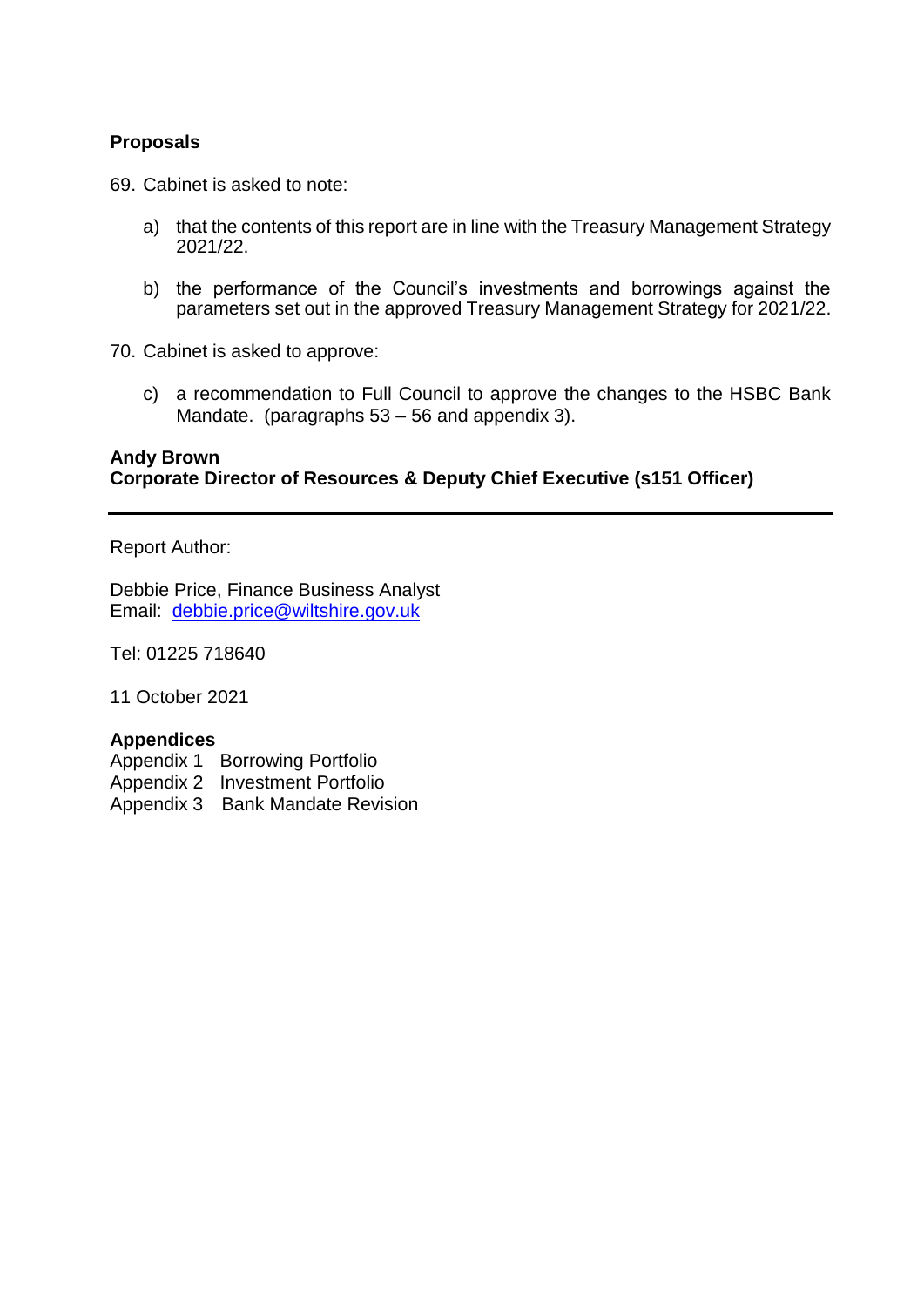# **Appendix 1**

## **Borrowing Portfolio as at 30 September 2021**

| Lender                                | <b>Start Date</b> | <b>Maturity Date</b> | <b>Amount</b><br>£m | <b>Rate</b><br>% | <b>Annual</b><br><b>Interest</b><br>£m |
|---------------------------------------|-------------------|----------------------|---------------------|------------------|----------------------------------------|
| <b>Public Works Loan Board (PWLB)</b> |                   |                      |                     |                  |                                        |
| <b>PWLB</b>                           | 28/03/2012        | 28/03/2022           | 8.000               | 2.40             | 0.192                                  |
| <b>PWLB</b>                           | 28/03/2012        | 28/03/2023           | 8.000               | 2.56             | 0.205                                  |
| <b>PWLB</b>                           | 15/02/2010        | 01/06/2023           | 2.000               | 4.45             | 0.089                                  |
| <b>PWLB</b>                           | 28/03/2012        | 28/03/2024           | 8.000               | 2.70             | 0.216                                  |
| <b>PWLB</b>                           | 15/02/2010        | 01/06/2024           | 2.000               | 4.49             | 0.090                                  |
| <b>PWLB</b>                           | 28/03/2012        | 28/03/2025           | 8.000               | 2.82             | 0.226                                  |
| <b>PWLB</b>                           | 14/08/2001        | 01/12/2025           | 0.123               | 4.875            | 0.006                                  |
| <b>PWLB</b>                           | 28/03/2012        | 28/03/2026           | 10.000              | 2.92             | 0.292                                  |
| <b>PWLB</b>                           | 15/02/2010        | 01/06/2026           | 2.000               | 4.54             | 0.091                                  |
| <b>PWLB</b>                           | 28/03/2012        | 28/03/2027           | 8.000               | 3.01             | 0.241                                  |
| <b>PWLB</b>                           | 21/08/2002        | 01/06/2027           | 4.000               | 4.75             | 0.190                                  |
| <b>PWLB</b>                           | 28/03/2012        | 28/03/2028           | 6.000               | 3.08             | 0.185                                  |
| <b>PWLB</b>                           | 29/07/1999        | 01/06/2028           | 1.000               | 4.75             | 0.048                                  |
| <b>PWLB</b>                           | 15/02/2010        | 01/06/2028           | 2.000               | 4.56             | 0.091                                  |
| <b>PWLB</b>                           | 28/03/2012        | 28/03/2029           | 7.000               | 3.15             | 0.221                                  |
| <b>PWLB</b>                           | 29/07/1999        | 01/06/2029           | 1.000               | 4.75             | 0.048                                  |
| <b>PWLB</b>                           | 28/03/2012        | 28/03/2030           | 8.000               | 3.21             | 0.257                                  |
| <b>PWLB</b>                           | 29/07/1999        | 01/06/2030           | 1.000               | 4.75             | 0.048                                  |
| <b>PWLB</b>                           | 20/05/2005        | 01/06/2030           | 2.000               | 4.45             | 0.089                                  |
| <b>PWLB</b>                           | 05/12/2005        | 18/03/2031           | 5.000               | 4.25             | 0.213                                  |
| <b>PWLB</b>                           | 28/03/2012        | 28/03/2031           | 2.000               | 3.26             | 0.065                                  |
| <b>PWLB</b>                           | 29/07/1999        | 01/06/2031           | 1.000               | 4.75             | 0.048                                  |
| <b>PWLB</b>                           | 20/05/2005        | 01/06/2031           | 2.000               | 4.45             | 0.089                                  |
| <b>PWLB</b>                           | 21/11/2005        | 18/09/2031           | 2.000               | 4.25             | 0.085                                  |
| <b>PWLB</b>                           | 28/03/2012        | 28/03/2032           | 5.000               | 3.30             | 0.165                                  |
| <b>PWLB</b>                           | 20/05/2005        | 01/06/2032           | 2.000               | 4.45             | 0.089                                  |
| <b>PWLB</b>                           | 04/11/1999        | 01/12/2032           | 1.500               | 4.625            | 0.069                                  |
| <b>PWLB</b>                           | 28/03/2012        | 28/03/2033           | 6.000               | 3.34             | 0.200                                  |
| <b>PWLB</b>                           | 20/05/2005        | 01/06/2033           | 2.000               | 4.45             | 0.089                                  |
| <b>PWLB</b>                           | 15/11/1999        | 19/09/2033           | 1.000               | 4.25             | 0.043                                  |
| <b>PWLB</b>                           | 28/03/2012        | 28/03/2034           | 7.000               | 3.37             | 0.236                                  |
| <b>PWLB</b>                           | 20/05/2005        | 01/06/2034           | 2.000               | 4.45             | 0.089                                  |
| <b>PWLB</b>                           | 15/11/1999        | 18/09/2034           | 1.000               | 4.25             | 0.043                                  |
| <b>PWLB</b>                           | 21/11/2005        | 18/09/2034           | 5.000               | 4.25             | 0.213                                  |
| <b>PWLB</b>                           | 28/03/2012        | 28/03/2035           | 2.000               | 3.40             | 0.068                                  |
| <b>PWLB</b>                           | 14/06/2005        | 14/06/2035           | 5.000               | 4.35             | 0.218                                  |
| <b>PWLB</b>                           | 15/11/1999        | 18/09/2035           | 1.000               | 4.25             | 0.042                                  |
| <b>PWLB</b>                           | 21/11/2005        | 18/09/2035           | 5.000               | 4.25             | 0.213                                  |
| <b>PWLB</b>                           | 15/11/1999        | 18/09/2036           | 0.500               | 4.25             | 0.021                                  |
| <b>PWLB</b>                           | 15/11/1999        | 18/09/2036           | 0.500               | 4.25             | 0.021                                  |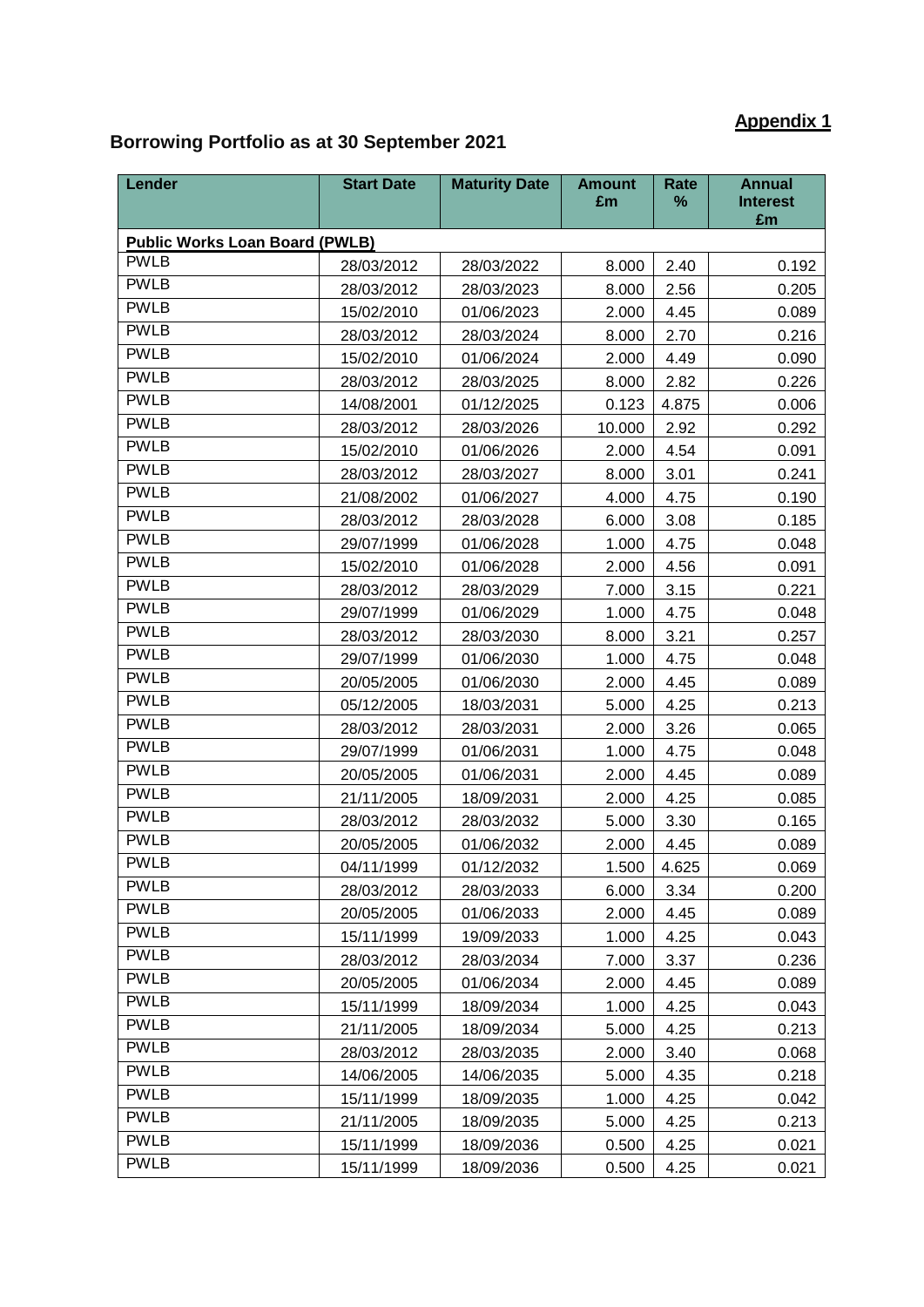| <b>PWLB</b>             | 28/03/2012 | 28/03/2037 | 9.000   | 3.44  | 0.310 |
|-------------------------|------------|------------|---------|-------|-------|
| <b>PWLB</b>             | 11/01/2006 | 01/12/2037 | 4.000   | 4.00  | 0.160 |
| <b>PWLB</b>             | 11/01/2006 | 01/12/2038 | 4.000   | 4.00  | 0.160 |
| <b>PWLB</b>             | 15/02/2010 | 01/06/2041 | 2.000   | 4.57  | 0.091 |
| <b>PWLB</b>             | 11/08/2006 | 01/12/2041 | 3.000   | 4.35  | 0.131 |
| <b>PWLB</b>             | 15/02/2010 | 01/06/2042 | 2.000   | 4.57  | 0.091 |
| <b>PWLB</b>             | 11/08/2006 | 01/12/2042 | 2.000   | 4.35  | 0.087 |
| <b>PWLB</b>             | 11/08/2006 | 01/12/2043 | 2.000   | 4.35  | 0.087 |
| <b>PWLB</b>             | 06/09/2006 | 01/12/2044 | 3.000   | 4.25  | 0.128 |
| <b>PWLB</b>             | 06/09/2006 | 01/12/2045 | 3.000   | 4.25  | 0.128 |
| <b>PWLB</b>             | 29/06/2006 | 18/09/2046 | 4.000   | 4.45  | 0.178 |
| <b>PWLB</b>             | 30/08/2006 | 01/12/2046 | 2.000   | 4.25  | 0.085 |
| <b>PWLB</b>             | 29/06/2006 | 18/09/2047 | 4.000   | 4.45  | 0.178 |
| <b>PWLB</b>             | 30/08/2006 | 01/12/2047 | 2.000   | 4.25  | 0.085 |
| <b>PWLB</b>             | 09/10/1998 | 18/09/2048 | 1.000   | 4.50  | 0.045 |
| <b>PWLB</b>             | 29/06/2006 | 18/09/2048 | 3.500   | 4.45  | 0.156 |
| <b>PWLB</b>             | 30/08/2006 | 01/12/2048 | 2.000   | 4.25  | 0.085 |
| <b>PWLB</b>             | 09/10/1998 | 18/09/2049 | 1.000   | 4.50  | 0.045 |
| <b>PWLB</b>             | 29/06/2006 | 18/09/2049 | 3.000   | 4.45  | 0.134 |
| <b>PWLB</b>             | 30/08/2006 | 01/12/2049 | 2.000   | 4.25  | 0.085 |
| <b>PWLB</b>             | 30/08/2006 | 01/06/2050 | 5.000   | 4.25  | 0.213 |
| <b>PWLB</b>             | 17/09/1998 | 18/09/2050 | 1.000   | 5.125 | 0.051 |
| <b>PWLB</b>             | 17/09/1998 | 18/09/2051 | 1.000   | 5.125 | 0.051 |
| <b>PWLB</b>             | 07/03/2007 | 01/06/2052 | 2.000   | 4.25  | 0.085 |
| <b>PWLB</b>             | 23/07/1998 | 03/06/2052 | 1.000   | 5.50  | 0.055 |
| <b>PWLB</b>             | 07/03/2007 | 01/06/2053 | 2.000   | 4.25  | 0.085 |
| <b>PWLB</b>             | 23/07/1998 | 02/06/2053 | 1.000   | 5.50  | 0.055 |
| <b>PWLB</b>             | 19/06/1998 | 01/06/2054 | 1.000   | 5.375 | 0.054 |
| <b>PWLB</b>             | 19/06/1998 | 01/06/2055 | 1.000   | 5.375 | 0.054 |
| <b>PWLB</b>             | 21/06/2006 | 01/06/2055 | 2.000   | 4.30  | 0.086 |
| <b>PWLB</b>             | 22/06/2006 | 18/09/2055 | 4.000   | 4.35  | 0.174 |
| <b>PWLB</b>             | 19/06/1998 | 01/06/2056 | 1.500   | 5.375 | 0.081 |
| <b>PWLB</b>             | 21/06/2006 | 01/06/2056 | 3.000   | 4.30  | 0.129 |
| <b>PWLB</b>             | 22/06/2006 | 01/06/2056 | 6.000   | 4.35  | 0.261 |
| <b>PWLB</b>             | 02/10/1997 | 25/09/2057 | 1.500   | 6.625 | 0.099 |
| <b>PWLB</b>             | 13/03/2019 | 13/03/2063 | 10.000  | 2.36  | 0.236 |
| <b>PWLB</b>             | 13/03/2019 | 13/03/2064 | 10.000  | 2.36  | 0.236 |
| <b>PWLB</b>             | 13/03/2019 | 13/03/2065 | 10.000  | 2.36  | 0.236 |
| <b>Total PWLB Loans</b> |            |            | 268.123 |       | 9.827 |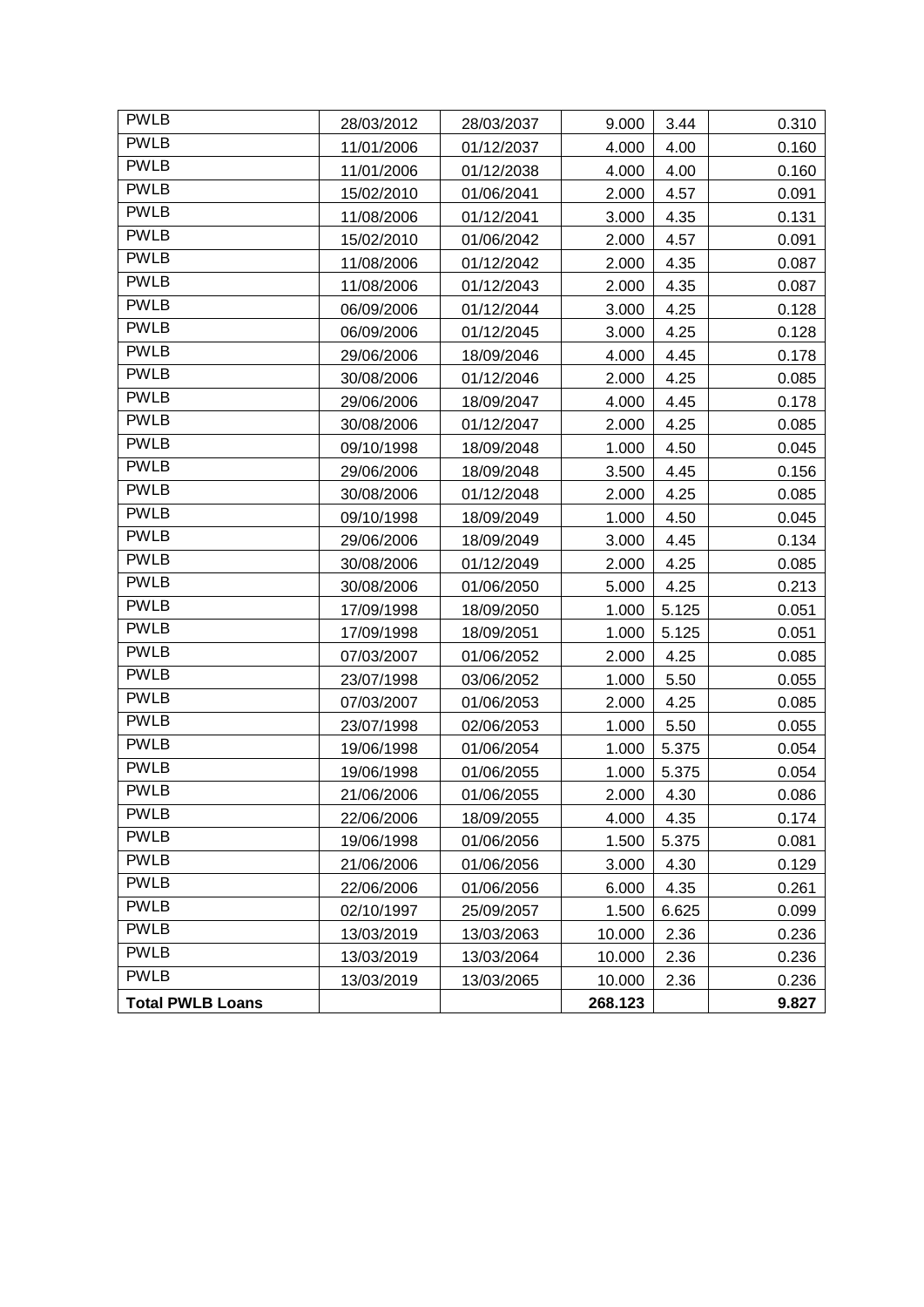| Lender                           | <b>Start Date</b> | <b>Maturity</b><br><b>Date</b> | <b>Amount</b><br>£m | Rate<br>% | <b>Annual</b><br><b>Interest</b><br>£m |
|----------------------------------|-------------------|--------------------------------|---------------------|-----------|----------------------------------------|
| <b>Market Loans - Fixed Rate</b> |                   |                                |                     |           |                                        |
| <b>Barclays Bank</b>             | 03/12/2004        | 03/12/2054                     | 10.000              | 4.45      | 0.445                                  |
| <b>Barclays Bank</b>             | 31/08/2005        | 31/08/2055                     | 5.000               | 3.99      | 0.199                                  |
| <b>Barclays Bank</b>             | 31/07/2007        | 01/08/2067                     | 6.000               | 4.21      | 0.253                                  |
|                                  |                   |                                | 21.000              |           | 0.897                                  |
| <b>Market Loans - LOBOs</b>      |                   |                                |                     |           |                                        |
| <b>FMS Wermanagement</b>         | 07/12/2004        | 08/12/2053                     | 10.000              | 4.45      | 0.445                                  |
| PBB Deutsche Pfandbriefbank      | 10/12/2004        | 10/12/2052                     | 10.000              | 4.45      | 0.445                                  |
| Dexia Credit Local               | 10/12/2004        | 11/12/2051                     | 10.000              | 4.45      | 0.445                                  |
| Dexia Credit Local               | 20/02/2006        | 18/02/2066                     | 6.000               | 4.45      | 0.267                                  |
| Beyern LB                        | 05/03/2007        | 07/03/2067                     | 4.000               | 4.20      | 0.168                                  |
|                                  |                   |                                | 40.000              |           | 1.770                                  |
| <b>Total Market Loans</b>        |                   |                                | 61.000              |           | 2.667                                  |
|                                  |                   |                                |                     |           |                                        |
| <b>Salix Loans</b>               |                   |                                |                     |           |                                        |
| Loan 1                           | 01/11/2019        | 01/04/2025                     | 0.827               | 0.00      | 0.000                                  |
| Loan <sub>2</sub>                | 01/03/2020        | 01/04/2026                     | 4.104               | 0.00      | 0.000                                  |
| Loan 3                           | 01/07/2021        | 01/01/2027                     | 1.000               | 0.00      | 0.000                                  |
| <b>Total Salix Loans</b>         |                   |                                | 5.931               |           | 0.000                                  |
|                                  |                   |                                |                     |           |                                        |
| <b>Total - All Loans</b>         |                   |                                | 335.054             |           | 12.494                                 |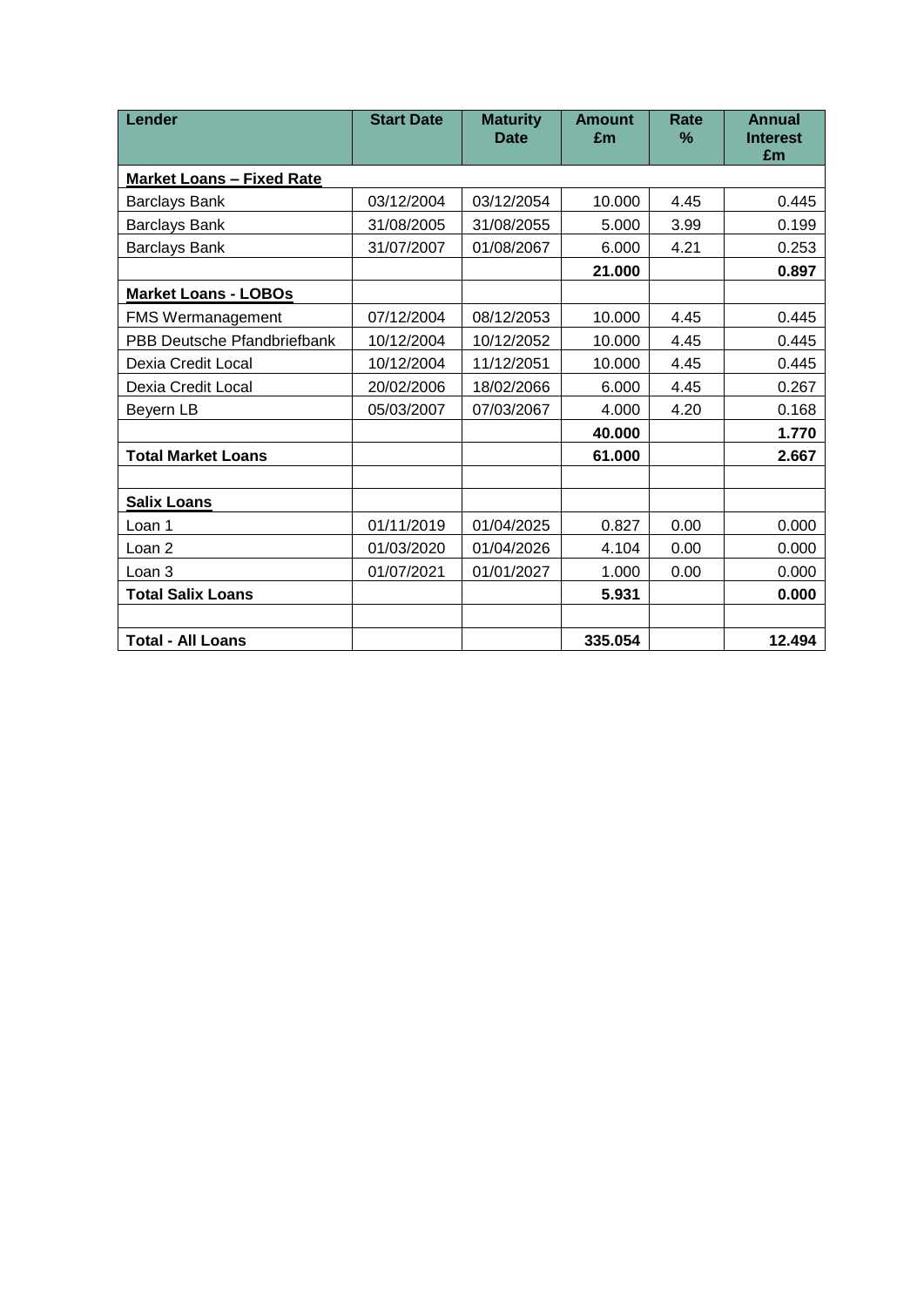## **Appendix 2**

## **Investment Portfolio as at 30 September 2021 (compared to the counterparty list)**

| <b>Borrower</b>                         | <b>Amount</b><br>(£m) | <b>Interest</b><br><b>Rate (%)</b> | <b>Start Date</b> | <b>Maturity</b> | <b>Link Credit Rating (see next)</b><br>page for explanatory key) |
|-----------------------------------------|-----------------------|------------------------------------|-------------------|-----------------|-------------------------------------------------------------------|
| First Abu Dhabi Bank                    | 10.000                | 0.14                               | 07/05/2021        | 08/11/2021      | Orange - 12 months                                                |
| <b>Close Brothers</b>                   | 10.000                | 0.25                               | 25/05/2021        | 25/11/2021      | $Red-6$ months                                                    |
| <b>ANZ Banking Group Ltd</b>            | 10.000                | 0.10                               | 08/06/2021        | 08/10/2021      | Orange - 12 months                                                |
| National Bank of Kuwait (International) | 10.000                | 0.18                               | 16/06/2021        | 16/12/2021      | Orange - 12 months                                                |
| <b>Qatar National Bank</b>              | 10.000                | 0.405                              | 20/07/2021        | 20/01/2022      | $Red-6$ months                                                    |
| Landesbank Hessen-Thueringen            | 10.000                | 0.09                               | 20/07/2021        | 20/10/2021      | $Red-6$ months                                                    |
| <b>Goldman Sachs</b>                    | 10.000                | 0.19                               | 03/08/2021        | 03/02/2022      | $Red-6$ months                                                    |
| Landesbank Baden-Wuerttemberg           | 10.000                | 0.10                               | 18/08/2021        | 18/11/2021      | $Red-6$ months                                                    |
| <b>Leeds Building Society</b>           | 10.000                | 0.03                               | 16/09/2021        | 04/01/2022      | Green - 100 Days                                                  |
| DBS Bank Ltd.                           | 10.000                | 0.11                               | 23/09/2021        | 23/03/2022      | Orange - 12 months                                                |
| Handelsbanken (35 Day Notice Account)   | 14.980                | 0.10                               | $\star$           | $\star$         | Orange - 12 months                                                |
| <b>Black Rock Money Market Fund</b>     | 29.980                | 0.01                               | $\star$           | $\star$         | <b>AAA</b>                                                        |
| <b>BNP Money Market Fund</b>            | 27.010                | 0.01                               | $\star$           | $\star$         | <b>AAA</b>                                                        |
| <b>Federated Money Market Fund</b>      | 7.891                 | 0.01                               | $\star$           | $\star$         | AAA                                                               |
| Goldman Sachs Money Market Fund         | 0.001                 | 0.01                               | $\star$           | $\star$         | AAA                                                               |
| Aberdeen Investments Money Market Fund  | 3.850                 | 0.02                               | $\star$           | $\star$         | AAA                                                               |
| <b>Total</b>                            | 183.712               |                                    |                   |                 |                                                                   |

\* Money Market Funds/HSBC Overnight Investment Account/Call Account – cash can be invested and withdrawn on a daily basis (subject to maximum investment limits) so there is no start date or maturity date for the purposes of this report.

Link Asset Services provide a creditworthiness service, which employs a sophisticated modelling approach utilising credit ratings from the three main credit rating agencies - Fitch, Moody's and Standard and Poor's. The credit ratings of counterparties are supplemented with the following overlays:

a) credit watches and credit outlooks from credit rating agencies;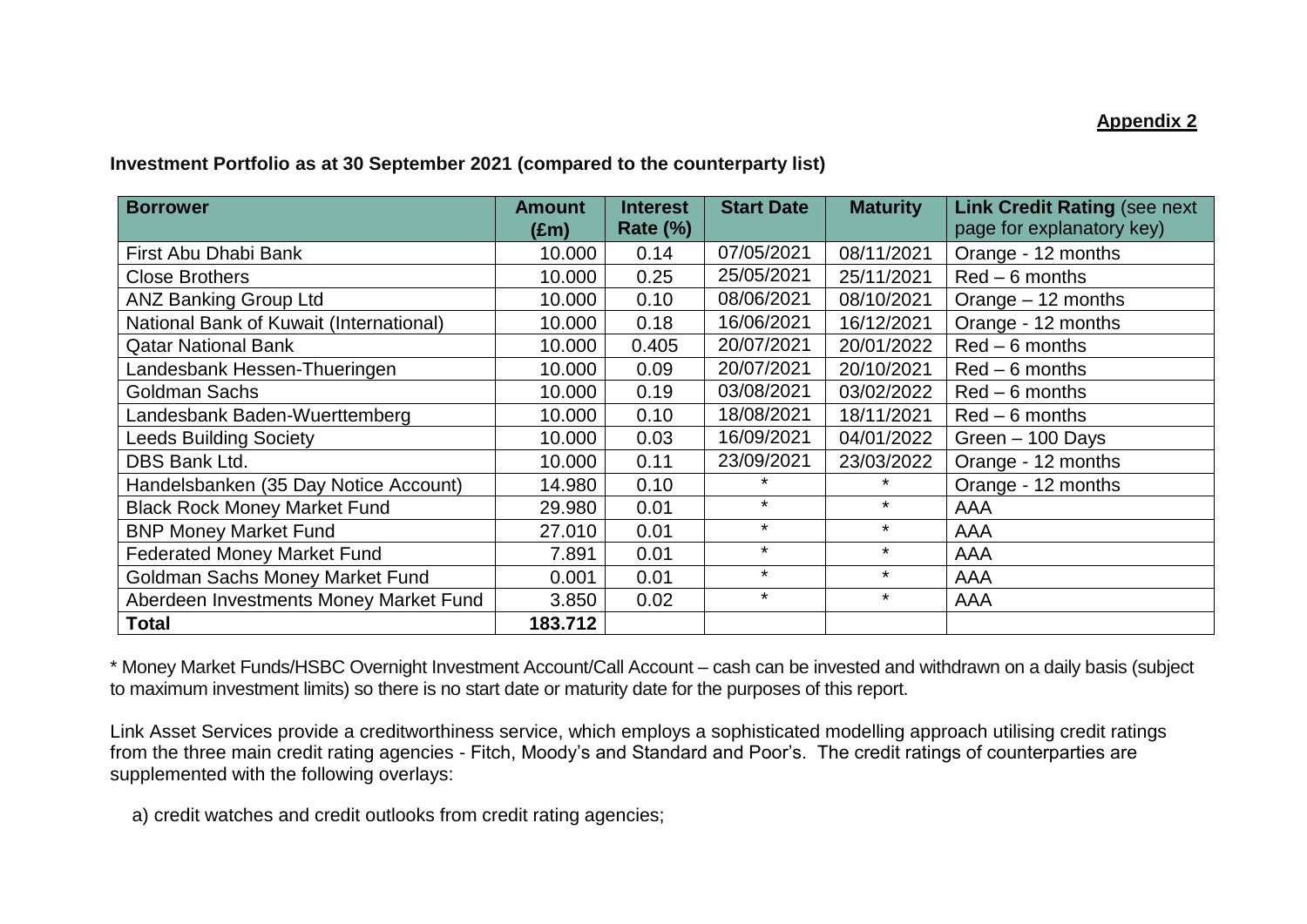- b) CDS spreads to give early warning of likely changes in credit ratings;
- c) sovereign ratings to select counterparties from only the most creditworthy countries.

This modelling approach combines credit ratings, credit watches and credit outlooks in a weighted scoring system which is then combined with an overlay of CDS spreads for which the end product is a series of colour coded bands which indicate the relative creditworthiness of counterparties. These colour codes are used by the Council to determine the suggested duration for investments. The Council will therefore use counterparties within the following durational bands:

- a) Yellow 5 years (this category is for AAA rated Government debt or its equivalent, including an investment instrument collateralised deposits, where the investment is secured only against local authority debt, namely LOBOs, making them effectively government exposure);
- b) Dark pink 5 years for Enhanced money market funds (EMMFs) with a credit score of 1.25
- c) Light pink 5 years for Enhanced money market funds (EMMFs) with a credit score of 1.5
- d) Purple 2 years;
- e) Blue 1 year (only applies to nationalised or semi nationalised UK Banks and their subsidiaries):
- f) Orange 1 year:
- g) Red 6 months;
- h) Green 100 days; and
- i) No Colour not to be used.

The advisor's creditworthiness service uses a wider array of information than just primary ratings and by using a risk weighted scoring system, does not give undue preponderance to just one agency's ratings.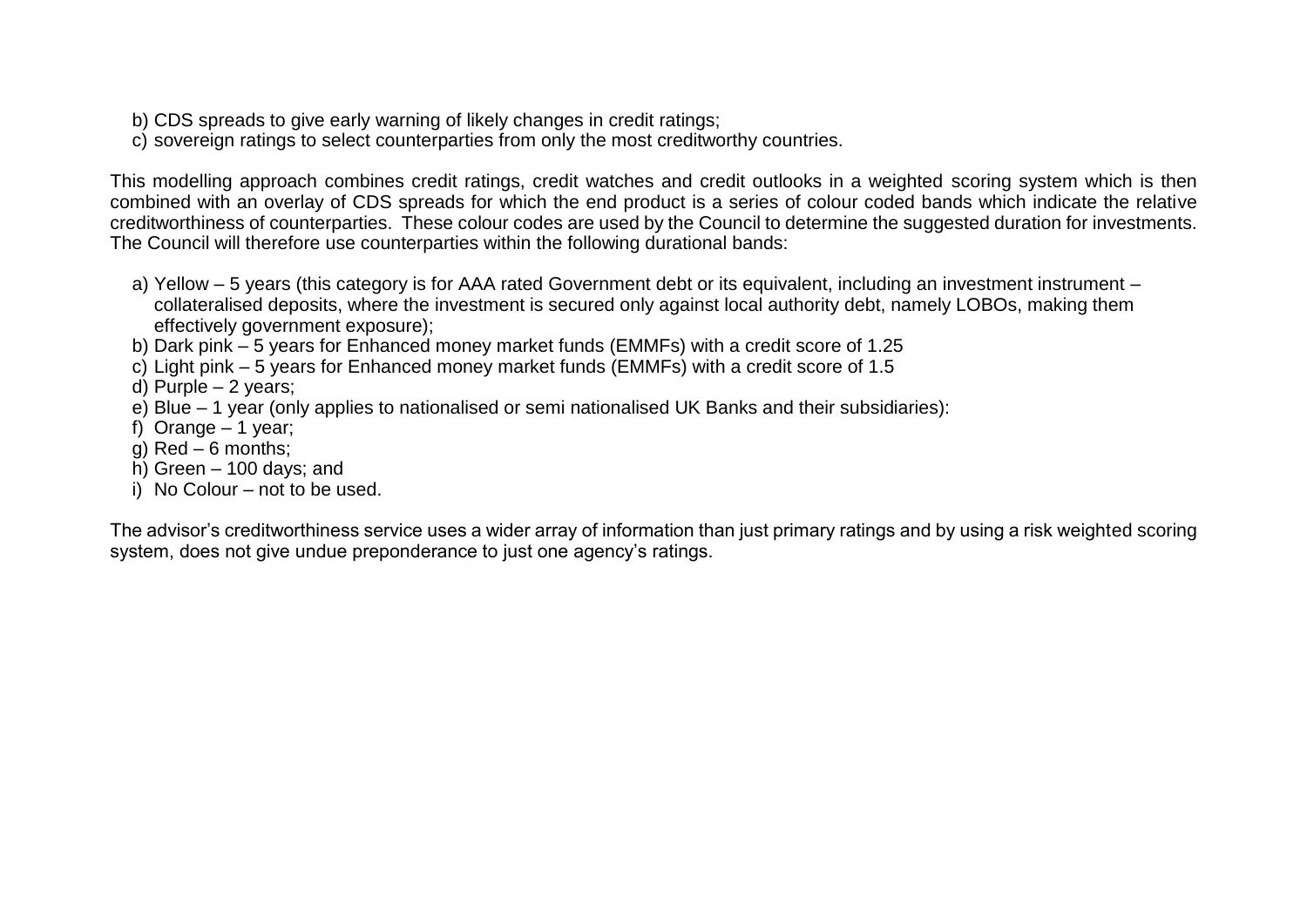## **HSBC Bank Mandate Revision**

- 1. A Full Council decision is required to ensure the HSBC Bank Account Mandate is changed in accordance with the requirements laid down by HSBC, and robust governance procedures in accordance with the Council's Financial Regulations.
- 2. On the Council's instruction, authorised signatories are assigned a letter indicating the monetary limit and scope of their authorisation.

| <b>Rule</b>            | <b>Details</b>      | <b>Signatory Type</b>               |
|------------------------|---------------------|-------------------------------------|
| <b>Signing Cheques</b> | Less than £25k      | 1 x A signature                     |
|                        |                     | or                                  |
|                        |                     | 2 x B signature                     |
|                        |                     |                                     |
|                        | Greater than £25k   | 2 x A signature,                    |
|                        |                     | or                                  |
|                        |                     | 2 x B signature                     |
|                        |                     | or                                  |
|                        |                     | 1 x A signature and 1 x B signature |
|                        |                     |                                     |
| <b>Bank Account</b>    | Changes to details, | 1 x A signature                     |
|                        | and opening/closing | or                                  |
|                        |                     | 2 x B signature                     |
|                        |                     |                                     |

- 3. Due to staff changes within the Finance Team, there are no longer any staff currently working at the Council who are authorised as an 'A' signatory, meaning that no changes can be made to bank account and mandate.
- 4. HSBC have advised officers at the Council, that new and revised signatories can be provided for the mandate.
- 5. The following officers have been recommended by Andy Brown, Corporate Director of Resources and the Council's section 151 Officer, who has delegated authority for banking arrangements, as set out within the Council's Financial Regulations.

| <b>Authority Level</b> | <b>Officer Name</b>         | <b>Officer Job Title</b>             |
|------------------------|-----------------------------|--------------------------------------|
| A                      | Lizzie Watkin               | <b>Assistant Director of Finance</b> |
|                        | <b>Sally Self</b>           | <b>Chief Accountant</b>              |
|                        | Lizzie Watkin - Lithograph* | <b>Assistant Director of Finance</b> |
| B                      | Leanne Sykes                | Head of Finance – Growth,            |
|                        |                             | <b>Investment and Place</b>          |
|                        | Marie Taylor                | Head of Finance - Children's and     |
|                        |                             | Education                            |
|                        | lan Brown                   | <b>Head of Revenues and Benefits</b> |
| B                      | Andy Cunningham             | Head of Pensions -                   |
| (Pensions Only)        |                             | <b>Administration and Relations</b>  |
|                        | Jennifer Devine             | <b>Head of Pension Fund</b>          |
|                        |                             | investment                           |

\*lithograph is the printed signature on the cheques